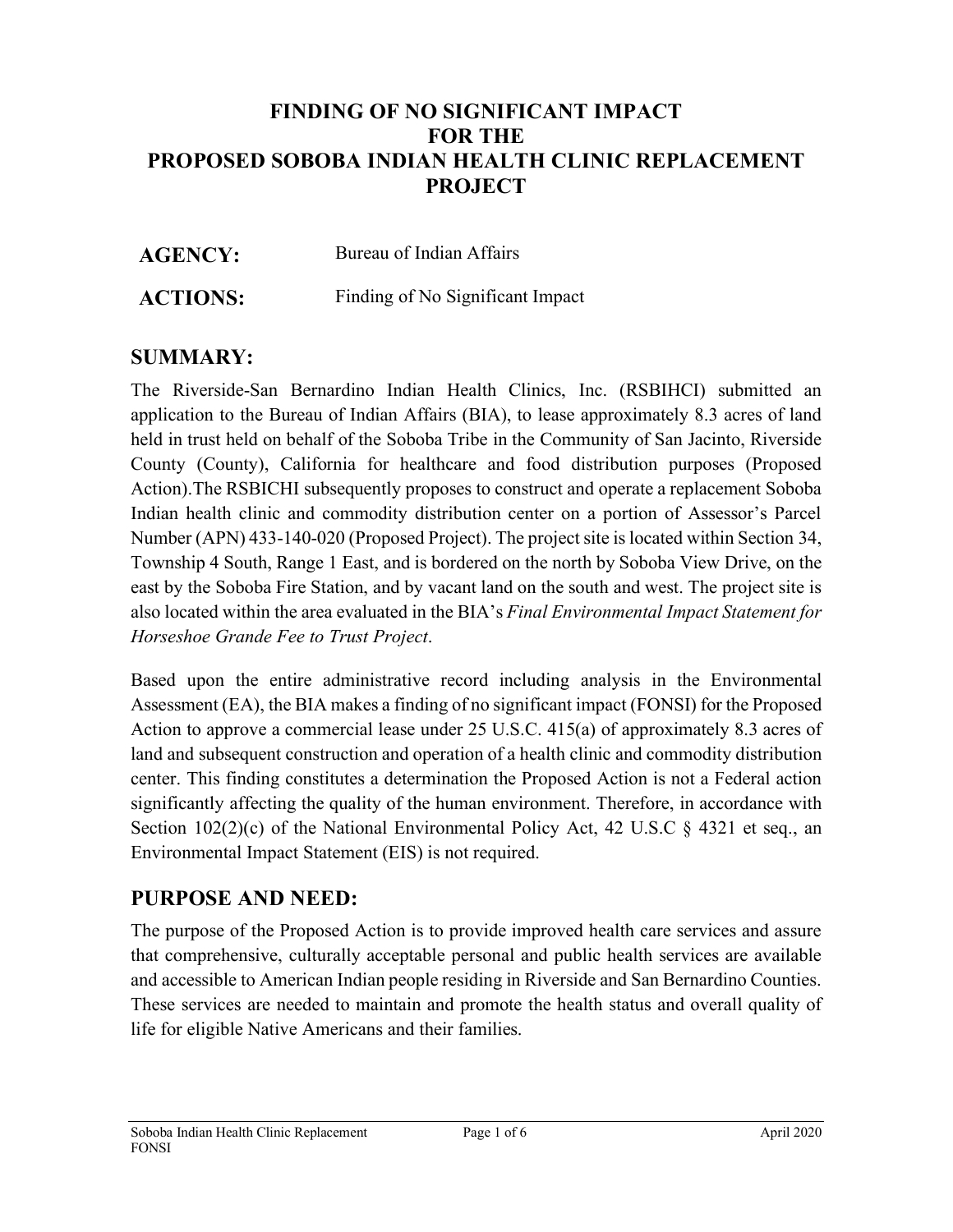# **ALTERNATIVES CONSIDERED:**

The Proposed Action as described in the EA is the preferred alternative. The No Action Alternative was also considered. As required under NEPA and 40 CFR 1502.14, the BIA considered other potential alternatives to the Proposed Action and reached the conclusion that these potential alternatives do not warrant further consideration and have been eliminated from further study. The only feasible alternative that was considered but eliminated from further study was to develop the new/replacement health care and food distribution facilities at the site of the existing Soboba Indian Health Clinic, located at 607 Donna Way, San Jacinto, CA 92583. The reason that the alternative was considered but eliminated from further study, was because there is insufficient space at the current site to accommodate the larger clinic building and installation of the new commodities distribution building. Additionally, health care services at the Soboba Reservation would have to be relocated into temporary facilities during construction. Therefore, the alternative was eliminated from further study.

# **ENVIRONMENTAL IMPACTS:**

Potential impacts to land resources, water resources; air quality and greenhouse gas emissions; biological resources; cultural and paleontological resources; socioeconomics and environmental justice; resource use patterns; transportation; hazardous materials; noise; visual resources; and public services and utilities were evaluated in the EA, with the following conclusions:

The following supports the Finding of No Significant Impact:

# **Land Resources (EA § 3.1)**

The project site is relatively flat site and grading would have negligible to minor impacts on topography. A Spill Control and Countermeasure Plan (SPCC) would be included in the Stormwater Pollution Prevention Plan (SWPPP) that will be prepared for the project to identify the appropriate emergency response in case of a petroleum fluids release into the environment.

The project will obtain coverage under with the National Pollutant Discharge Elimination System Permit (NPDES) Construction General Permit from the United States Environmental Protection Agency (EPA). A SWPPP will be prepared, implemented, and maintained throughout the construction phase to reduce impacts related to soil erosion and ensure that no water quality standards are violated. Implementation of the SWPPP and standard best management practices (BMPs) will reduce soil erosion and prevent, minimize or eliminate the potential for pollutants to reach surface waters through storm water runoff. Erosion control methods will also be implemented to control fugitive dust generation.

The project will be designed in compliance with Executive Order (EO) 13717, Establishing a Federal Earthquake Risk Management Standard, the California Building Code, and the International Building Code. Grading and site preparation recommendations presented in the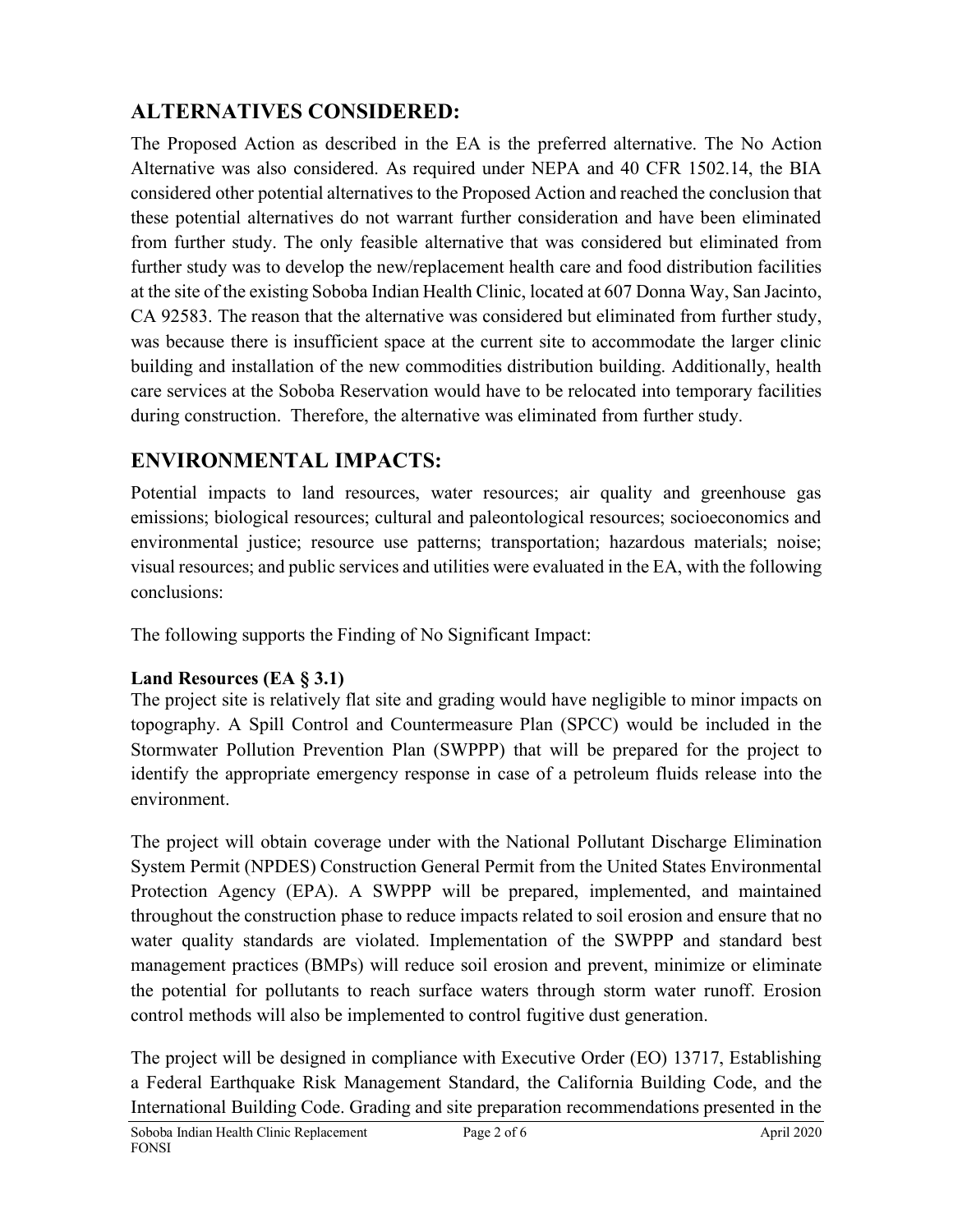geotechnical investigation for the Soboba Community Services Center would be incorporated into the Project. Use of the IBC design and construction standards would allow ground shaking-related hazards to be managed from a geologic, geotechnical, and structural standpoint such that adverse impacts to the health or safety of workers or members of the public would be minimized. Mitigation for seismic considerations will follow the recommendations in the geotechnical investigation for the Soboba Community Services Center or any subsequent project-specific geotechnical investigation.

Project design, implementation of Best Management Practices (BMPs), compliance with EO 13717, the California and International Building Codes, and mitigation measures would ensure that adverse effects to land resources would be less than significant.

## **Water Resources (EA § 3.2)**

The project will have no direct impacts to water resources. The project will comply with the NPDES General Construction Permit from the EPA for construction site runoff during the construction phase in compliance with the Clean Water Act,33 U.S.C. § 1251 *et seq.* A SWPP will also be prepared, implemented and maintained during construction.

During operations, storm water flows would be collected, conveyed, and discharged to an existing off-site detention basin to attenuate storm water flows. Collected run-off would be allowed to percolate back into the ground to recharge the groundwater table. The design of the project, implementation of BMPs and implementation of mitigation measures will ensure that adverse impacts to water resources would be less than significant.

# **Air Quality and Greenhouse Gas Emissions (EA § 3.3)**

The project's emissions of criteria pollutants during construction and operation would not exceed the South Coast Air Quality Management District (SCAQMD) significance thresholds but would exceed the Localized Significance Thresholds (LSTs) for  $PM_{10}$  and  $PM_{2.5}$ . Site Preparation PM<sub>10</sub> and PM<sub>2.5</sub> Reduction Measures will be implemented to reduce emissions to below the LSTs thresholds. Greenhouse gas (GHG) emissions during construction and operation are below the SCAQMD's proposed threshold. Adverse air quality impacts would be minor and GHG emissions would not result in a cumulatively considerable impact on global climate. Similarly, long term operational emissions would not exceed SCAQMD thresholds and adverse air quality impacts would be minor and would be less than significant. A Conformity Determination is not required under 40 CFR Part 51, Subpart W because emissions are below federal De Minimis thresholds.

# **Biological Resources (EA § 3.4)**

The project site is located within the "action area" covered in the Biological Opinion (BO) for the Horseshoe Grande Fee to Trust Project and will implement all applicable minimization measures, terms and conditions identified in the BO to mitigate adverse effects on biological resources to below a level of significance.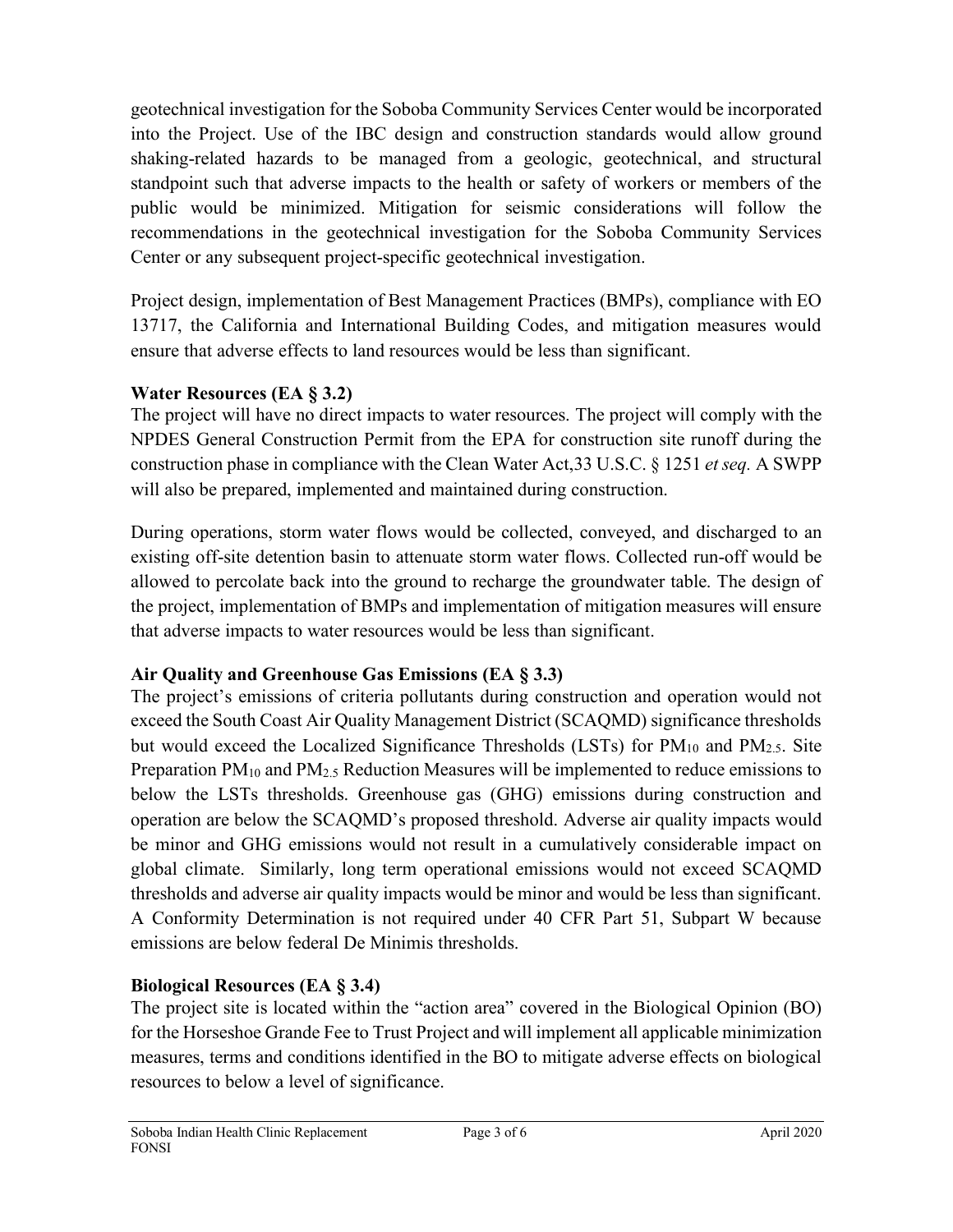## **Cultural and Paleontological Resources (EA § 3.5)**

The BIA has previously conducted consultation with California's State Historic Preservation Office (SHPO) under Section 106 of the National Historic Preservation Act concerning land acquisitions associated with the Horseshoe Grande Fee-to-Trust transfer that overlap the project site. In 2002, the SHPO concurred with BIA's determination of No Historic Properties Affected for the Horseshoe Grande Fee-to-Trust transfer. While the project site is located in a region with high paleontological sensitivity, soil grading and earthwork operations are not planned at depths where potential paleontological resources would be disturbed. No significant impacts to cultural or paleontological resources would occur.

#### **Socioeconomics and Environmental Justice (EA § 3.6)**

The project will create approximately 80 new jobs during construction and approximately 10 to 15 jobs during long-term operations of the health clinic. The overall beneficial impact on the local economy would be minor. The provision of a replacement health clinic and commodity distribution center however would result in a social beneficial impact by improving the health and environment of eligible Native Americans and their families living in Riverside or San Bernardino counties which would enhance the long-term social vitality of these areas. With a higher minority population than the national average, the Soboba Reservation is considered to be an Environmental Justice Community. With implementation of the air quality and construction noise mitigation, no disproportionately high or adverse environmental impacts would occur. Impacts to socioeconomic conditions and environmental justice will be less than significant.

## **Resource Use Patterns (EA § 3.7)**

The project site and surrounding land is not used for traditional gathering and hunting and does not contain merchantable timber stands. Commercial agriculture does not occur on the site and the project would not convert farmland to non-agricultural use. Commercial mining is not a current land use activity and the Tribe has no intention to mine sand and gravel on the project site. Additionally, the proposed project would not affect existing, nor generate the need for new or expanded recreational facilities. No significant impacts to resource use patterns would occur.

## **Transportation (EA § 3.8)**

The net increase of 220 daily trips and 34 peak hour trips would not significantly affect operations on any affected street segment or intersection. Potential impacts on local transportation and circulation patterns near the Project site would not be significant.

## **Other Resources (EA § 3.9)**

#### Hazardous Materials

No recognized environmental conditions were identified within one-mile of the project site. The project site is not included on a list of hazardous materials sites compiled pursuant to Government Code Section 65962.5 and is not located near known hazardous waste sites or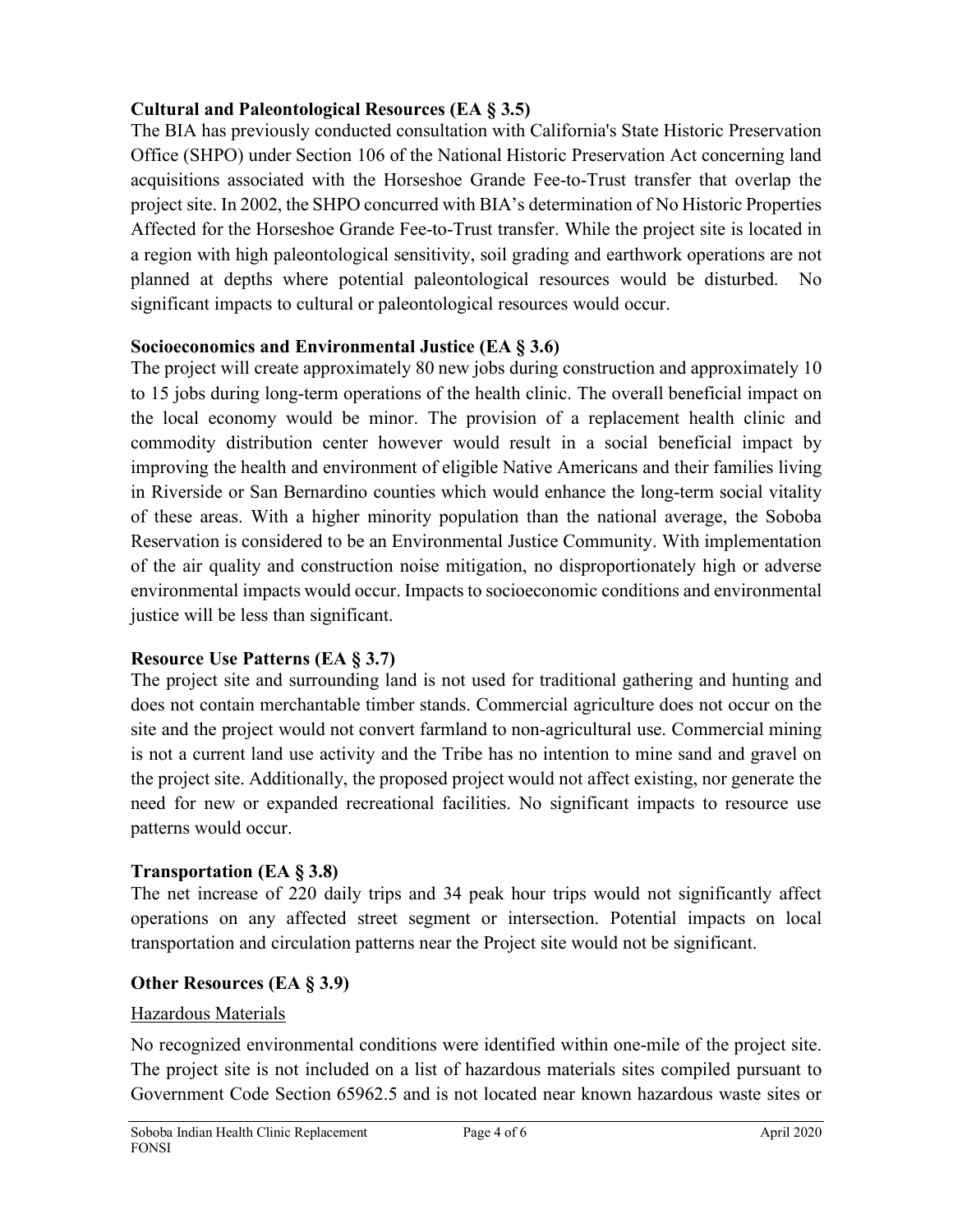non-contaminated permitted facilities. Hazardous waste generated during construction would be collected and transported to a permitted facility. Medical waste would be handled in accordance with the existing clinic's Medical Waste Management Plan on file with Riverside County Department of Environmental Health, which will be updated and modified, as necessary. Solid waste generated during operations activities would be disposed of by a licensed solid waste hauler in a permitting facility. The project's overall impacts of hazardous materials and waste management would not be significant.

### Noise

Construction activities would be limited to the daytime hours consistent with the County of Riverside's General Noise Regulations at Chapter 7.35.010 and 7.35.020 of the Code of Ordinances. Mitigation measures will be implemented during construction to minimize temporary construction noise impacts. Operational noise impacts would be negligible. Having considered potential noise impacts during project design/planning and will implementation of mitigation measures, no adverse impacts to the ambient noise environmental will occur during construction or operation. Impacts from noise will be less than significant.

#### Visual Resources

Minor short-term visual impacts to neighboring properties are anticipated during the construction of the project. The proposed project would introduce new visual elements of the clinic and food distribution center structures, hardscape, and landscaping. However, longterm impacts resulting from the change in visual character of the project site would be reduced by the proposed structures' architectural design and landscaping that would be in harmony with the scale, form, line, color, and texture of the Fire station. Impacts to visual resources would be less than significant.

## Public Services and Utilities

The Riverside County Sheriff's Department and the Soboba Fire Department have sufficient manpower and resources to respond to emergencies at the project site. Impacts to police and fire services resulting from the Proposed Project would be negligible. Impacts to schools and public parks are related to project-related population increases. Because the project would not result in a population increase, impacts to schools and public parks would be negligible.

Utilities required for the replacement health clinic and commodities building include potable water, wastewater treatment, electricity; natural gas; communications lines and cellular service. The project will connect to existing water, sewer, electrical and natural gas lines within Soboba Trails Road. Operations will result in minimal demand increases for water and wastewater treatment compared to current conditions, however, this increase will not create the need for new or for additional water supply or wastewater treatment facilities. All utility agencies have enough capacity to provide water, wastewater, electricity, gas, and telephone/communication services for the project.